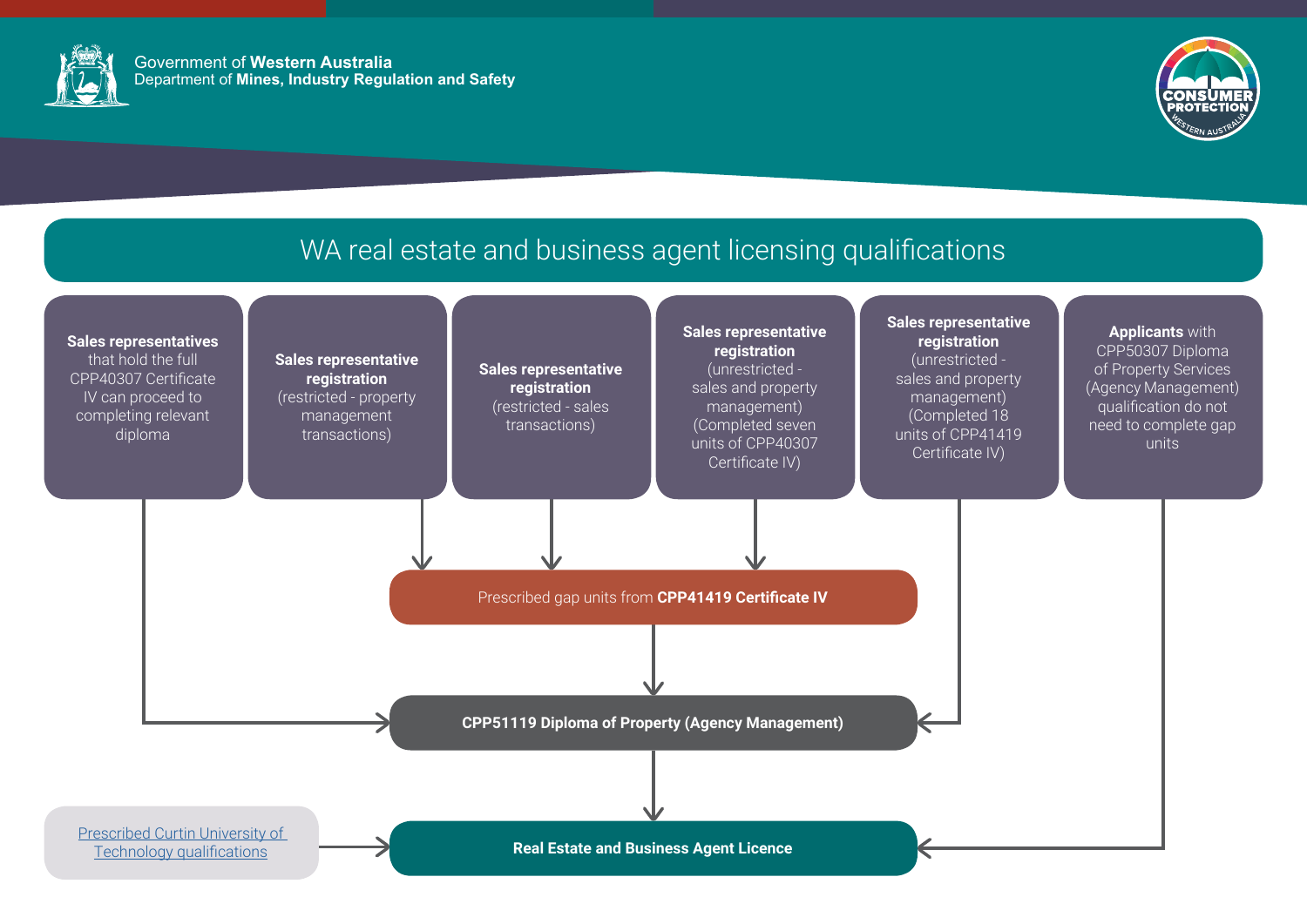



# Becoming a licensed agent via a sales representative registration (restricted - property management transactions)

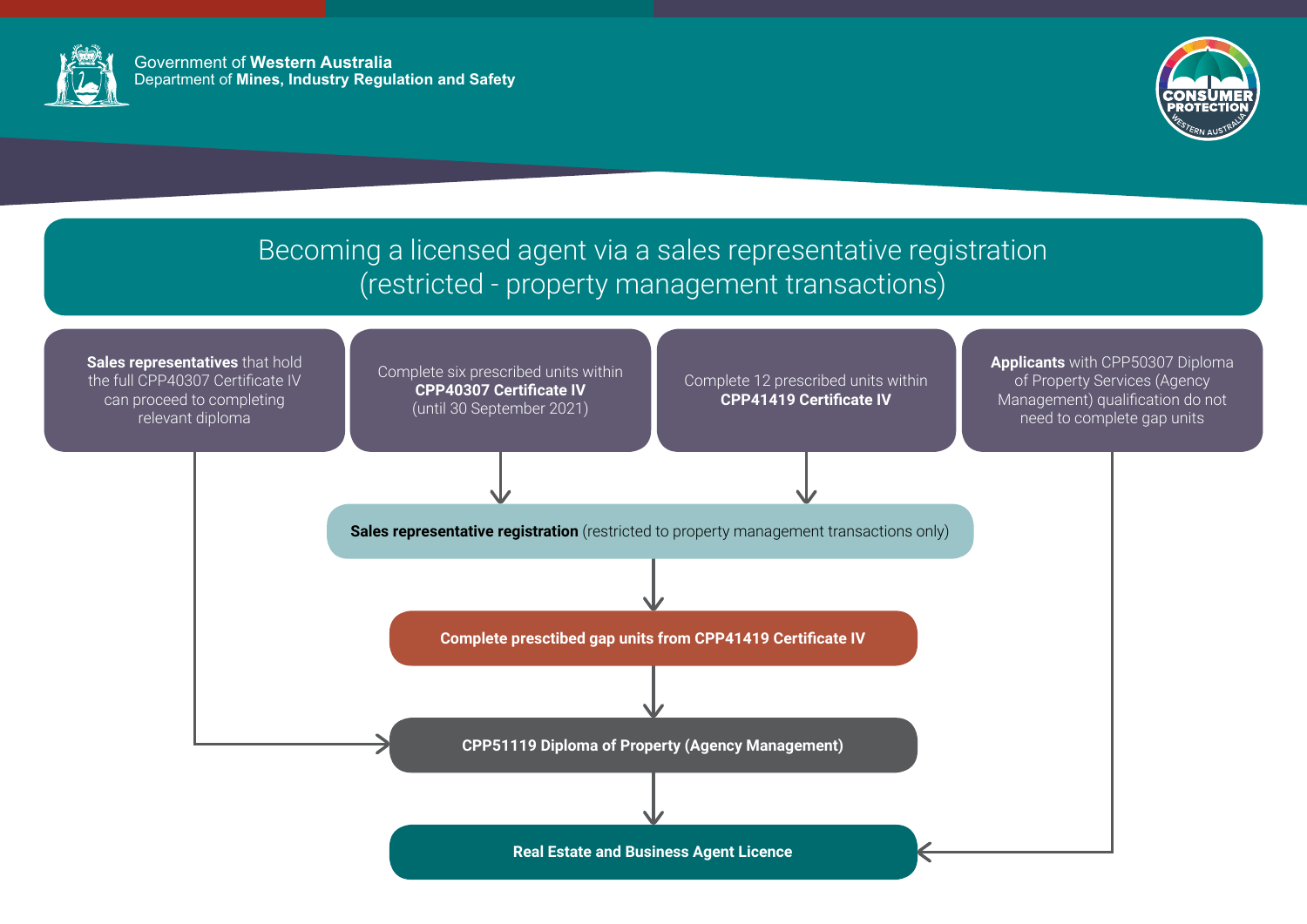

Government of **Western Australia** Department of **Mines, Industry Regulation and Safety**



# Becoming a licensed agent via a sales representative registration (restricted - sales transactions)